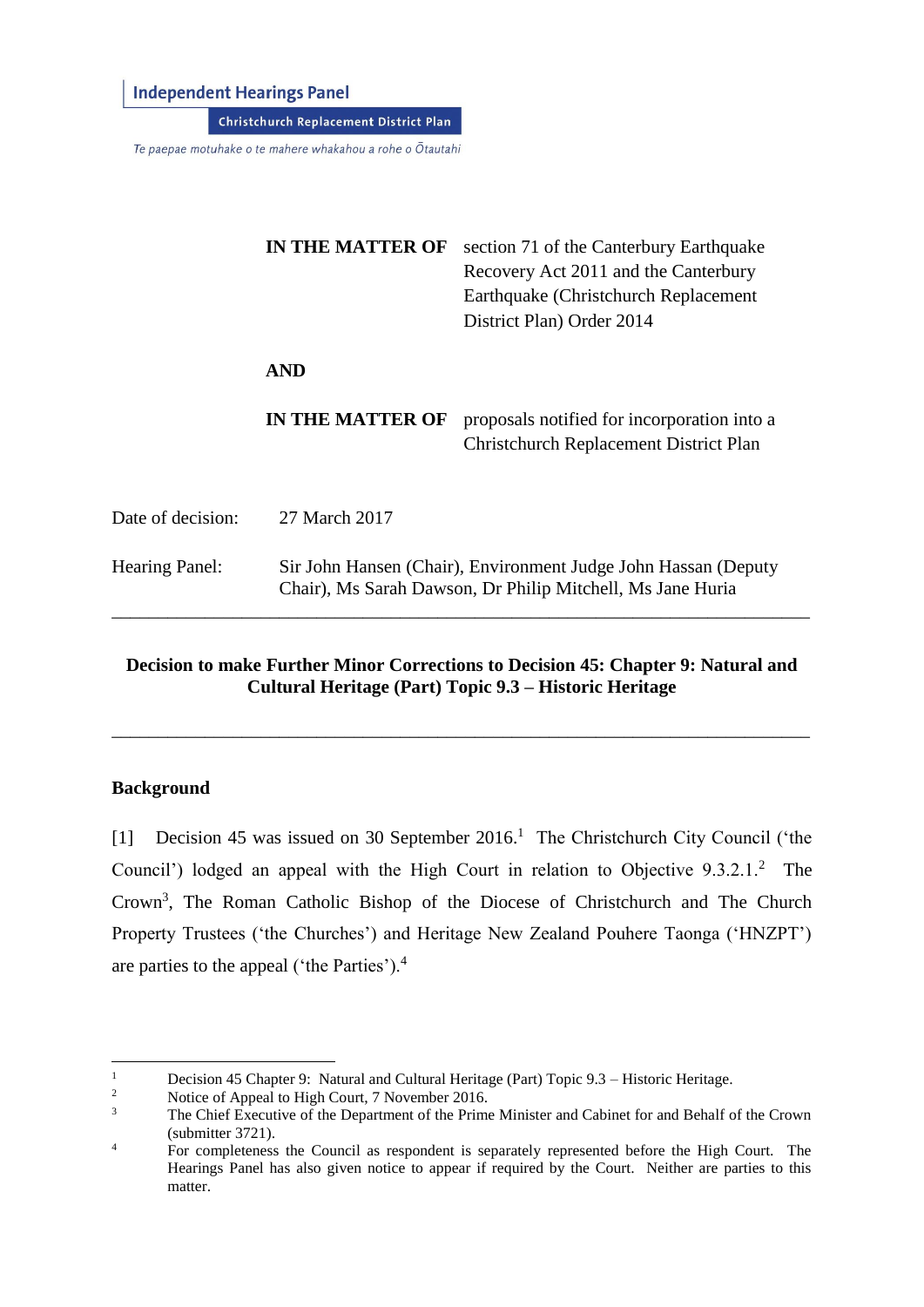[2] The Parties have been endeavouring to reach a resolution to the appeal and as a consequence the Crown, supported by the Churches, has made an application to the Hearings Panel for an order to make a minor correction to Objective 9.3.2.1 ('the Application').<sup>5</sup> HNZPT filed a memorandum confirming support for the proposed changes to Objective 9.3.2.1 as set out in the paragraph 1(a) of the Application and further, it confirmed that the changes would, at a practical level, resolve the appeal (from its perspective). 6 The Council filed a memorandum supporting the amended wording of Objective 9.3.2.1 but noted a concern that the amendment may not fit within the scope of a minor correction because it says the amendment 'arguably alters the meaning of the objective'.<sup>7</sup> The Council did not offer any legal argument to support its concern one way or the other.

## **Jurisdiction to make minor corrections**

[3] Clause 16 of Schedule 3 to the OIC provides as follows:

- (1) The hearings panel may, at any time, issue an amendment to a decision to correct a minor mistake or defect in a decision of the panel.
- (2) This power includes the power to amend or correct a proposal, provided that the amendment or correction is made before the proposal becomes operative in accordance with clause 16 of this order.

[4] The Crown refers to a previous minor correction decision of the Panel where the meaning is discussed.<sup>8</sup> In particular the Crown makes reference to the Environment Court decision *Re an application by Christchurch City Council*<sup>9</sup> where the Environment Court determined a change would be within clause 16 of Schedule 1 of the RMA (which is similar to, but not exactly the same as OIC, sch3, cl 16):

…if the draftsperson seeks only to clarify what is clearly intended by the document and does not in any way make a change to it which alters its meaning.

 $\overline{\mathbf{5}}$ <sup>5</sup> Application by the Crown for an Order pursuant to Clause 16 of the Third Schedule of the OIC, supported by The Roman Catholic Bishop of the Diocese of Christchurch and The Church Property Trustees, Chapter 9 Natural and Cultural Heritage (Part) topic 9.3 – Historic Heritage, Objective 9.3, 20 March 2017 and accompanying Memorandum of Counsel in support of the Application, 20 March 2017.

<sup>&</sup>lt;sup>6</sup> Memorandum of Counsel on behalf of HNZPT in response to Panel Minute dated 20 March 2017 with respect to Objective 9.3.2.1, 22 March 2017.

<sup>&</sup>lt;sup>7</sup><br>Memorandum of Counsel for Christchurch City Council, 22 March 2017.

<sup>8</sup> Decision to make Minor Corrections to Decision 9 Temporary Activities 6A, 6B and 6C, 22 October 2015 at [3] to [9].

<sup>&</sup>lt;sup>9</sup> Re an application by the Christchurch City Council [1996] NZEnvC 97.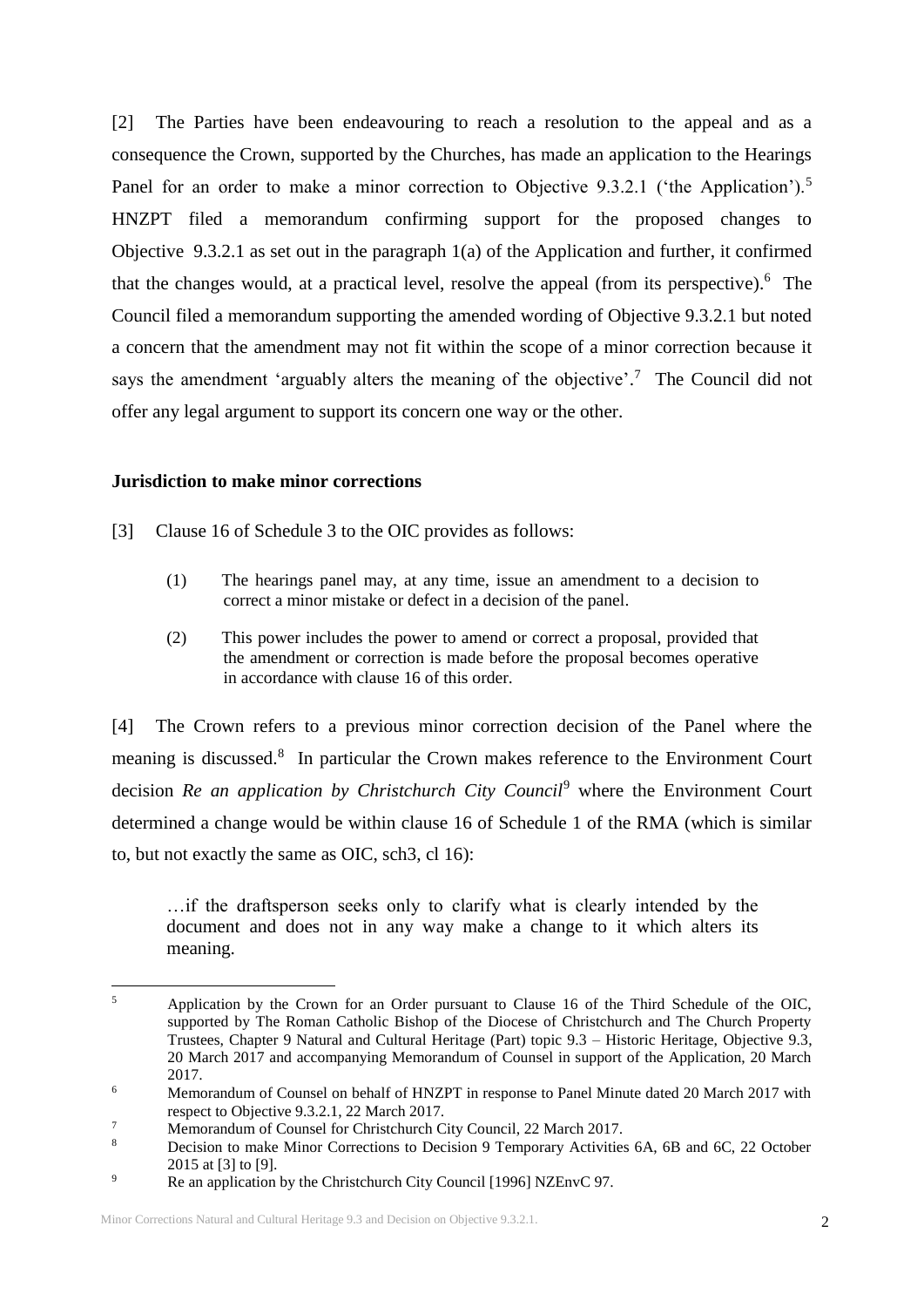[5] The Chair has previously accepted that the power to make minor corrections remains available to the Panel while there are appeals before the High Court.<sup>10</sup> The Panel has also generally adopted a pragmatic approach to minor corrections to decisions to ensure clarity of meaning, but also to allow for the inevitably fragmented approach to the hearings and decision making processes. This is consistent with the requirement under the OIC Statement of Expectations that the CRDP uses clear, concise language and is easy to use.<sup>11</sup>

## **Proposed amendments**

[6] The Hearings Panel has recently issued a minor correction decision to restructure the numbering, and to ensure drafting consistency, of the CRDP.<sup>12</sup> Our reference to the relevant objective and policy below has been updated accordingly.

[7] The Parties propose amendment to the wording of Objective 9.3.2.1.1 so that it would read as follows (additions shown in underline and deletions shown in strike out):

- a. The overall contribution of historic heritage to the Christchurch District's character and identity is maintained through the protection and conservation of significant historic heritage across the Christchurch District in a way which:
	- i. enables and supports:
		- A. the ongoing retention, use and adaptive re-use; and
		- B. the maintenance, repair, upgrade, restoration and reconstruction; and
		- C. in some situations, the demolition;

of historic heritage; and

- ii. recognises the condition of buildings, particularly those that have suffered earthquake damage, and the effect of engineering and financial factors on the ability to retain, restore, and continue using them.; and
- iii. acknowledges that in some situations demolition may be justified by reference to the matters in Policy 9.3.2.2.8.

[8] The Crown points to the Hearings Panel reasons for the references to demolition in the Objective which are recorded in paragraph [63] of Decision 45 as follows:

1

<sup>&</sup>lt;sup>10</sup> Minute as to the filing of further applications for minor corrections, 16 February 2017.

<sup>&</sup>lt;sup>11</sup> OIC, Schedule 4 cl i.

<sup>12</sup> Minor Corrections as a result of the restructured chapters, 17 March 2017.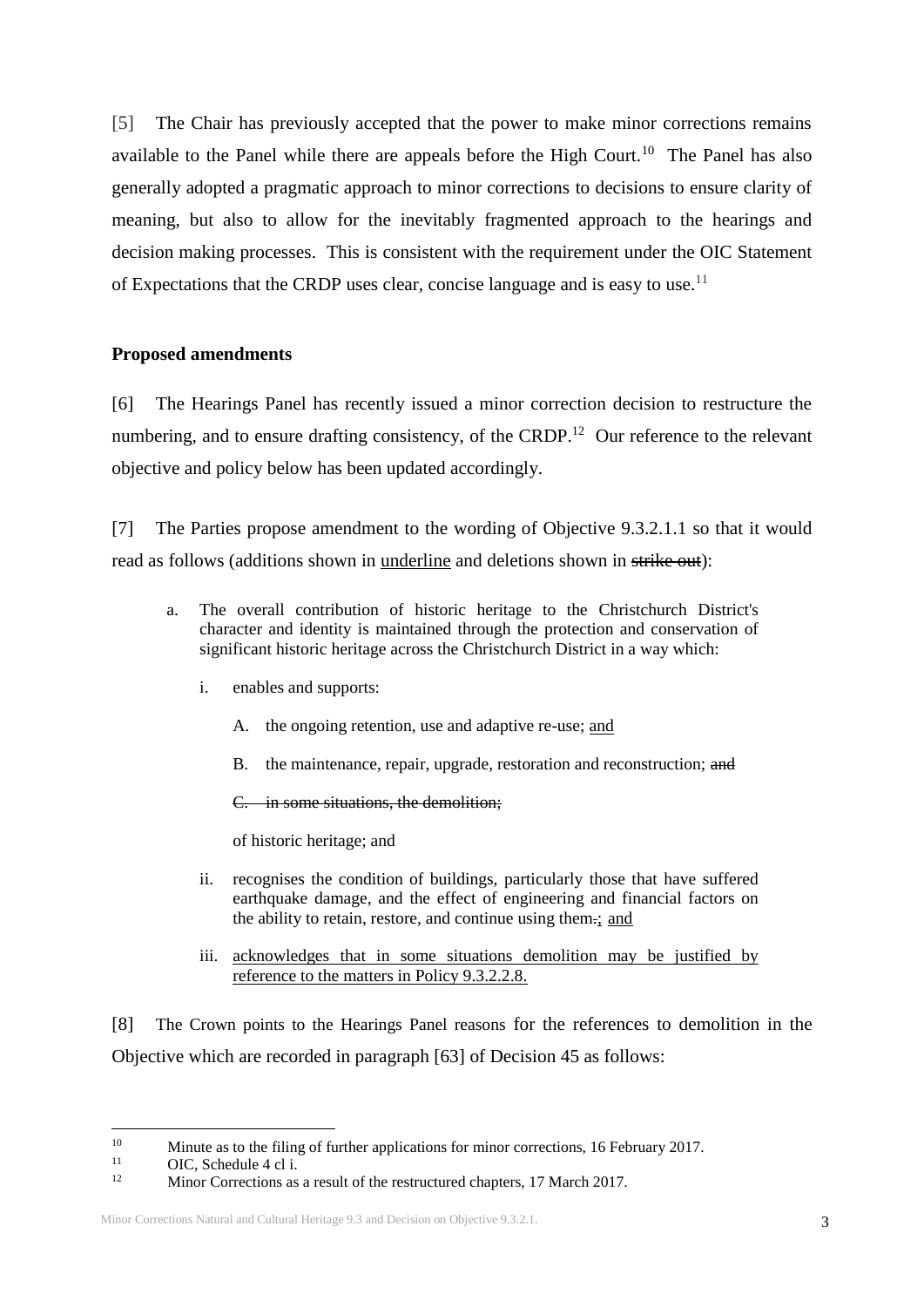We have also included express **acknowledgement that in some situations demolition of heritage items is appropriate**. This is now expressly recognised in the provisions through recognition of financial and engineering factors and is consistent with our findings to s  $6(f)$ , discussed at [10]-[15] above. (Our emphasis.)

[9] The Crown submits that the amendments proposed to the Objective in paragraph 1(a) of the Application reflect and are consistent with the Hearings Panel's reasoning in paragraph [63] of Decision 45.

[10] The starting point for all Provisions is the Panel's decision. The Provisions need to reflect the decision as closely as possible.

[11] We agree that the proposed amendment better reflects the decision and the meaning intended by the Hearings Panel. We further note that the changes are consistent with and clarify the relationship between the Objective and Policy 9.3.2.2.8. (then 9.3.2.9). The relationship is further explained in Decision 45 at [99]:

…We find that the list of matters in Policy 9.3.2.9, are relevant considerations for ensuring whether demolition is appropriate. On the evidence we find the listing of these matters is particularly important for the proper consideration of applications for complex restoration or rebuilding projects involving historic heritage...

[12] Accordingly, pursuant to OIC, Sch 3, cl 16 we direct the minor amendment to Objective 9.3.2.1.1 as proposed at [7] above.